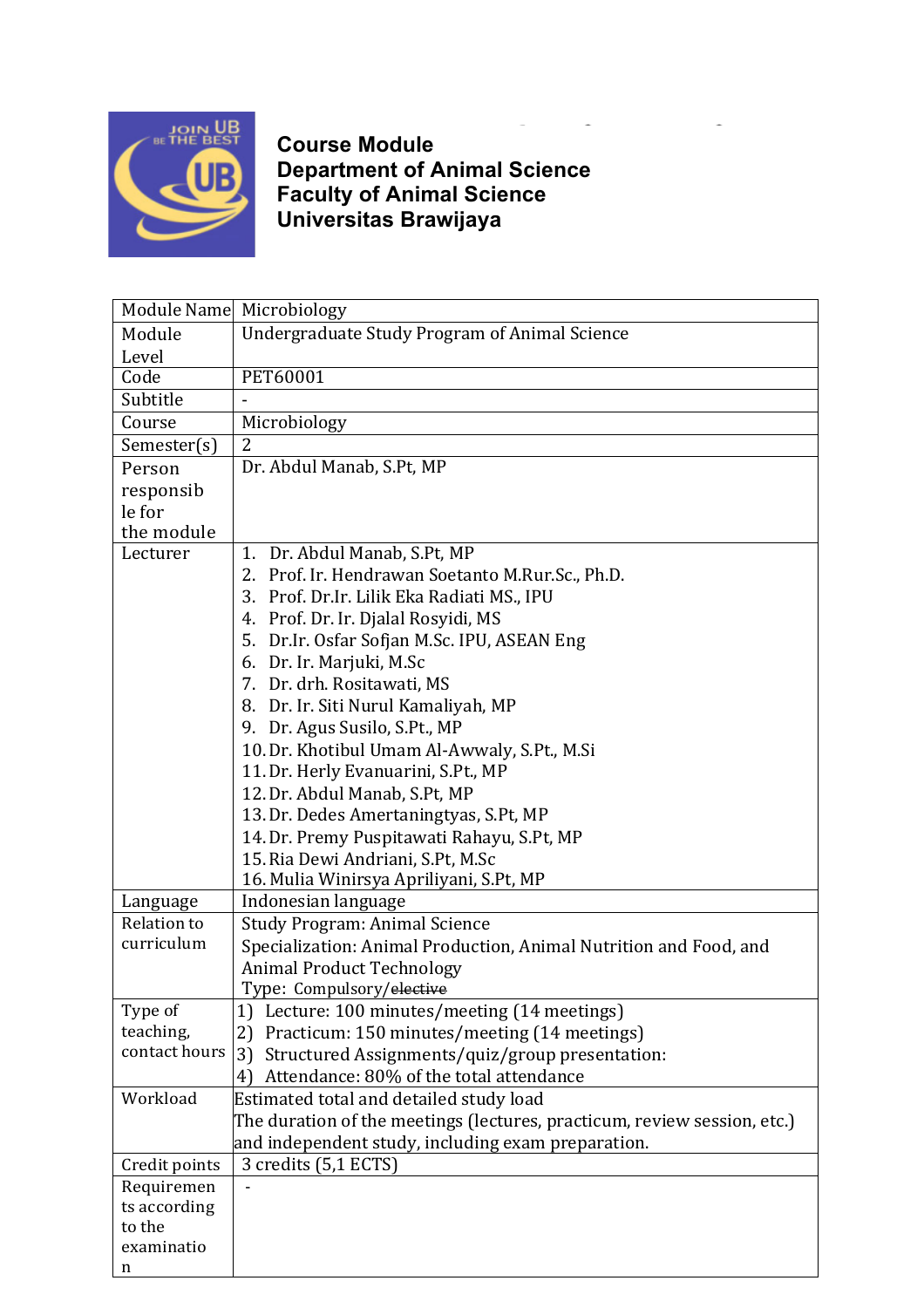| regulations    |                                                                                                                                                                                                                                 |
|----------------|---------------------------------------------------------------------------------------------------------------------------------------------------------------------------------------------------------------------------------|
| Recommende     |                                                                                                                                                                                                                                 |
| d              |                                                                                                                                                                                                                                 |
| prerequisites  |                                                                                                                                                                                                                                 |
| Module         | 1. ILO 6: Able to apply biological science, physiology, nutrition                                                                                                                                                               |
| objectives/int | science, breeding science, animal raising management to                                                                                                                                                                         |
| ended          | comprehend the concept and implement it in the field of animal                                                                                                                                                                  |
| learning       | science.                                                                                                                                                                                                                        |
| outcomes       | 2. ILO 7: Able to demonstrate independent, quality, and measurable                                                                                                                                                              |
|                | performance (both quality and quantity) effectively, efficiently, and<br>sustainably.                                                                                                                                           |
|                | 3. ILO 8 : Able to cooperate effectively and carry out a self-evaluation                                                                                                                                                        |
|                | process towards the workgroup under their responsibility.                                                                                                                                                                       |
|                | 4. ILO 12 : Able to design and conduct experiments, analyze and                                                                                                                                                                 |
|                | interpret data to make correct decisions in solving problems in the                                                                                                                                                             |
|                | field of animal science, meet ethics, and have environmental insight.                                                                                                                                                           |
|                | Knowledge:                                                                                                                                                                                                                      |
|                | Knowledge of the various types, roles, and functions of microbes in life with<br>case examples in animals, animal feed, and animal products that can affect the<br>quality of life of the relevant animals and consumer society |
|                | Skills:                                                                                                                                                                                                                         |
|                | Cognitive                                                                                                                                                                                                                       |
|                | To identifying, breeding and counting the number of microbes in a medium                                                                                                                                                        |
|                |                                                                                                                                                                                                                                 |
|                | Phsycomotoric                                                                                                                                                                                                                   |
|                | Introduction of equipment and materials needed for microbiological                                                                                                                                                              |
|                | observation and SOP in the field of microbiological analysis                                                                                                                                                                    |
|                | Competences:                                                                                                                                                                                                                    |
|                | Student can apply of microbiology in the field of animal science                                                                                                                                                                |
| Content        | Courses:                                                                                                                                                                                                                        |
|                | Introduction<br>1.                                                                                                                                                                                                              |
|                | 2.<br>Development of Microbiology<br>3.                                                                                                                                                                                         |
|                | Types of Microbes (structure and function of microbial cells)<br>Microbial Reproduction<br>4.                                                                                                                                   |
|                | 5.<br><b>Basic Techniques of Microbiology</b>                                                                                                                                                                                   |
|                | Applications of Microbiology in the field of Animal Science<br>6.                                                                                                                                                               |
| Study and      | 1.<br>Midterm Exam                                                                                                                                                                                                              |
| examination    | 2. Final Exam                                                                                                                                                                                                                   |
| requirements   | 3. Practicum                                                                                                                                                                                                                    |
| and forms of   | 4.<br><b>Structured Assignments</b>                                                                                                                                                                                             |
| examination    | 5. Quiz                                                                                                                                                                                                                         |
|                | 6. Attendance                                                                                                                                                                                                                   |
|                |                                                                                                                                                                                                                                 |
|                |                                                                                                                                                                                                                                 |
|                | How to score:                                                                                                                                                                                                                   |
|                | Minimum 80% attendance                                                                                                                                                                                                          |
|                | The final score of all the components of the PBM evaluation                                                                                                                                                                     |
|                | The final score component:                                                                                                                                                                                                      |
|                | 25% Midterm Exam                                                                                                                                                                                                                |
|                | 25% Final Exam                                                                                                                                                                                                                  |
|                | 25% Practicum                                                                                                                                                                                                                   |
|                | 15% Structured Assignments                                                                                                                                                                                                      |
|                | 5% Quiz                                                                                                                                                                                                                         |
|                | 5% Attendance                                                                                                                                                                                                                   |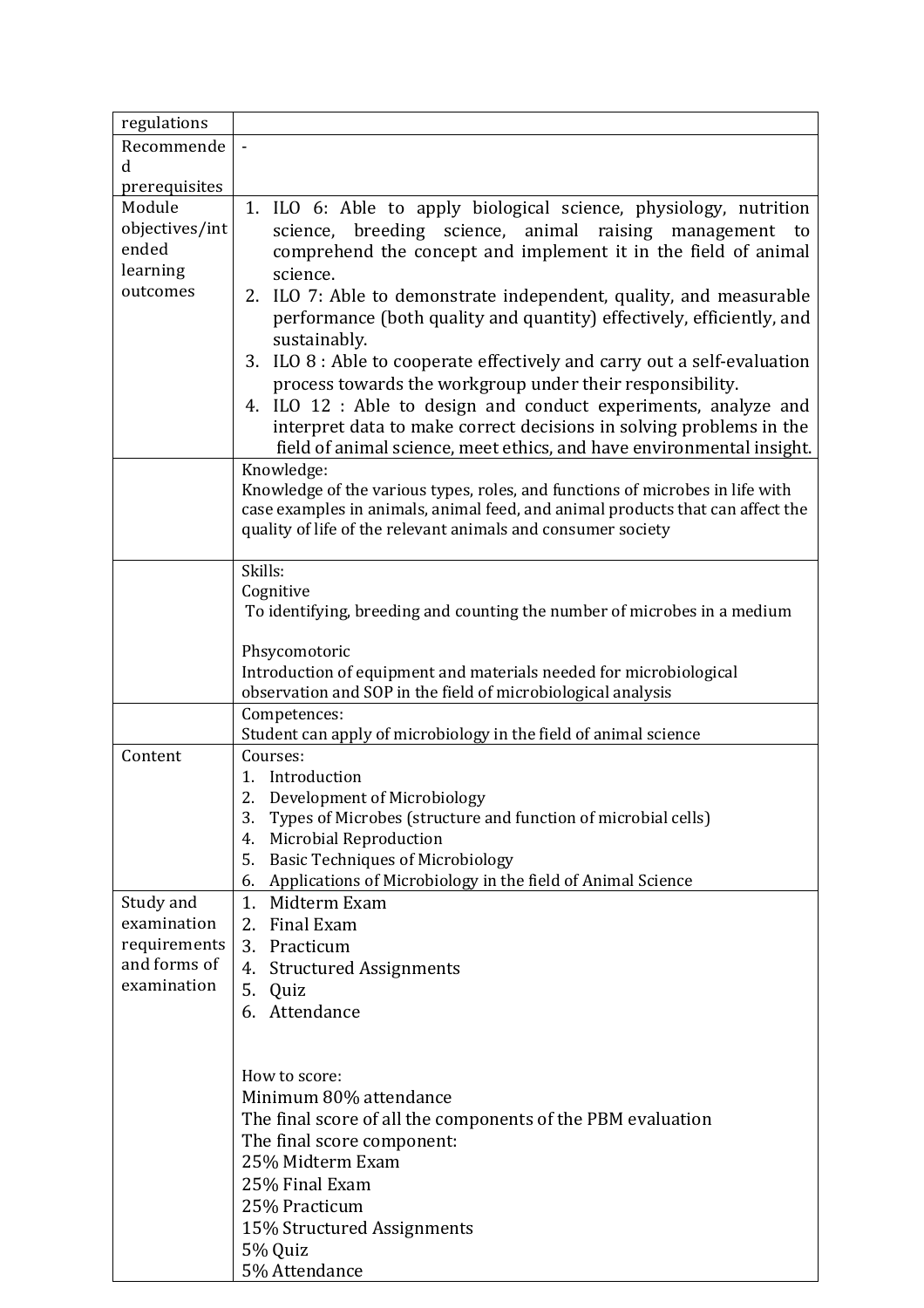|                   | $A:80 <$ Final Score $\leq 100$<br>$B+$ : 75 < Final Score $\leq 80$<br>$B: 69 <$ Final Score $\leq 75$<br>$C+ : 60 <$ Final Score $\leq 69$<br>$C: 55 <$ Final Score $\leq 60$<br>$D: 50 <$ Final Score $\leq 55$<br>$D+$ : 44 < Final Score $\leq 50$<br>$E: 0 <$ Final Score $\leq 44$                                                                                                                                                                                                                                                        |
|-------------------|--------------------------------------------------------------------------------------------------------------------------------------------------------------------------------------------------------------------------------------------------------------------------------------------------------------------------------------------------------------------------------------------------------------------------------------------------------------------------------------------------------------------------------------------------|
| Media<br>employed | Class, Online learning system (Zoom and Google Classroom)                                                                                                                                                                                                                                                                                                                                                                                                                                                                                        |
| Reading list      | Handbooks:                                                                                                                                                                                                                                                                                                                                                                                                                                                                                                                                       |
|                   | Radiati, L E., Andriani RD., Apriliyani MW., and Rahayu PP. 2020.<br>Mikrobiologi Dasar Hasil Ternak. UB Press, Malang.<br>Soetanto, H. 2019. Pengantar Ilmu Nutrisi Ruminansia. UB Press, Malang.<br>Sjofjan, O., M.H. Natsir., Irfan HD., 2019. Ilmu Nutrisi Ternak Non<br>Ruminansia. UB Press, Malang.<br><b>Textbooks:</b><br>Buckle, K.A, R.A Edward, G.H Fleet, and M. Wooton. 1987. Ilmu<br>Pangan. Terjemahan Hari Purnomo. Jakarta: Universitas Indonesia                                                                              |
|                   | Press.<br>Capuccino, J. G. and Natalie S. 2000. Microbiology A Laboratory Manual.<br>Benjamin/Cummings Publishing Company Inc., Menis Park,<br>California.                                                                                                                                                                                                                                                                                                                                                                                       |
|                   | Dehority, B.A, 2003. Rumen microbiology. Nottingham University<br>Press; 1 edition.<br>Fuller, Sheryl L. 2007. General Microbiology Laboratory -BIO 308L-.<br>www.mhhe.com                                                                                                                                                                                                                                                                                                                                                                       |
|                   | Hobson, P.N., 19 The Microflora of the Rumen.<br>http://www.microbiologytext.com/index.php?module=Book&fun<br>c=displayarticlesinchapter&chap id=32<br>John G. Holt. 1994. Bergey's Manual of Determinative Bacteriology.<br>Lippincott Williams & Wilkins.<br>Michael T. Madigan, John M. Martinko, David A. Stahl, and David P.<br>Clark. 2010. Brock Biology of Microorganism (13th Edition).<br>Benjamin Cummings. Ogimoto, and Imai, 1981. An Atlas of Rumen<br>Microbiology.<br>Powar and Daginawala. 2010. General Microbiology. Himalaya |
|                   | Publishing House.<br>Radiati, LE. 2009. Mekanisme Antimikroba. Lab. Faal FK. UB<br>Reynolds, Jackie. 2005. Lab Procedures Manual Biol. 2421 Lab Manual.<br>ww.rlc.dcccd.edu.<br>Journals:<br>Food Control. https://www.sciencedirect.com/journal/food-control<br>FEMS Microbiology Reviews.<br>https://www.sciencedirect.com/journal/fems-microbiology-<br>reviews/issues<br>Applied and Environmental Microbiology. https://aem.asm.org/                                                                                                        |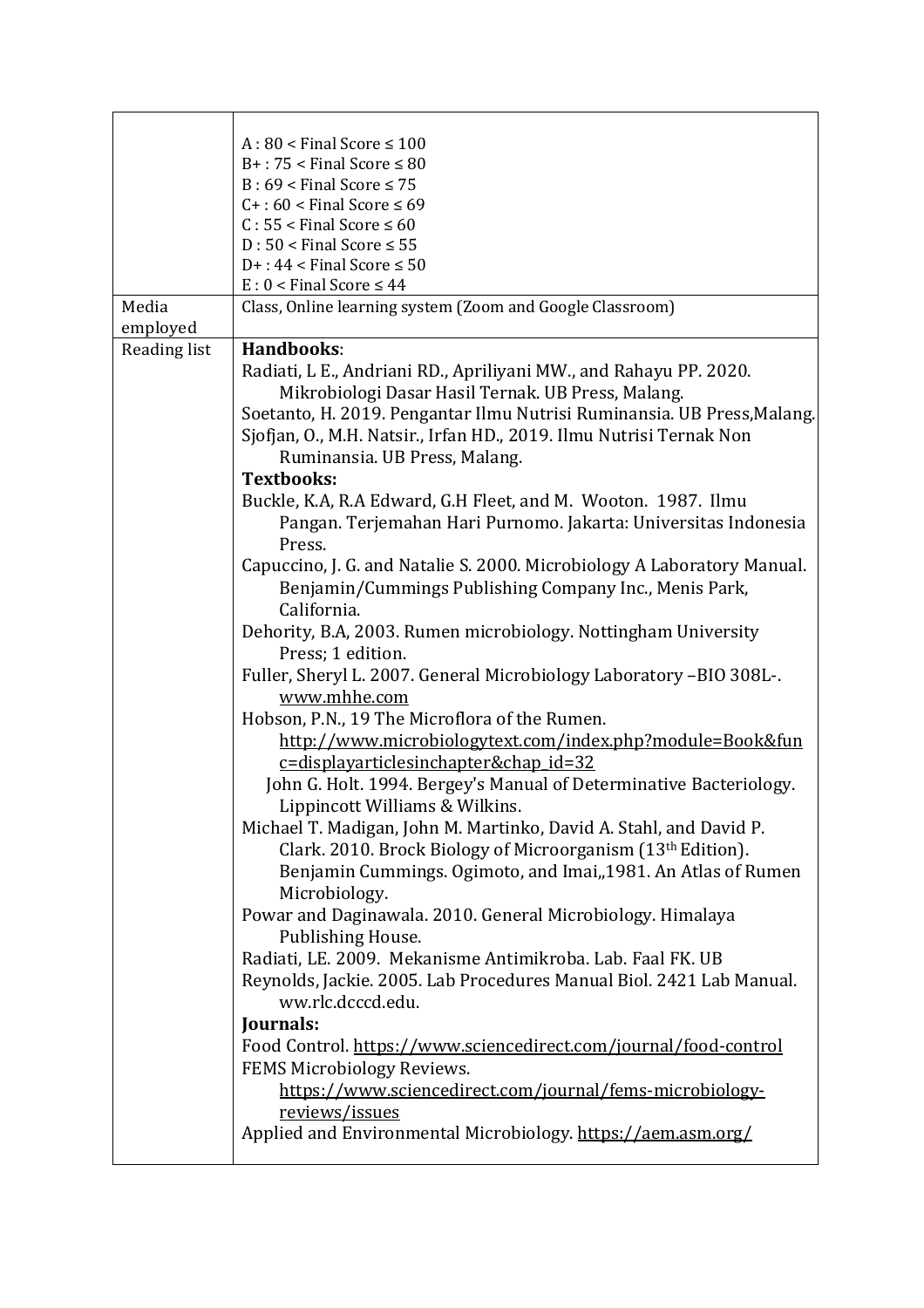| Headings, if           | $\overline{a}$                                                                                            |                                                                          |
|------------------------|-----------------------------------------------------------------------------------------------------------|--------------------------------------------------------------------------|
| available              |                                                                                                           |                                                                          |
| Course                 |                                                                                                           |                                                                          |
| Coordinator            |                                                                                                           |                                                                          |
|                        |                                                                                                           |                                                                          |
|                        |                                                                                                           |                                                                          |
| Linkages<br>with the   | <b>Study Program: Animal Science</b><br>Specialization: Animal Production, Animal Nutrition and Food, and |                                                                          |
| Curriculum             |                                                                                                           | <b>Animal Product Technology</b>                                         |
|                        |                                                                                                           | Sifat: Wajib/Pilihan                                                     |
| Learning               | 1)                                                                                                        | Lecture: 100 minutes/meeting (14 meetings)                               |
| Methods and            | 2)                                                                                                        | Practicum: 150 minutes/meeting (14 meetings)                             |
| Duration               | 3)                                                                                                        | Structured Assignments/quiz/group presentation:                          |
|                        | 4)                                                                                                        | Attendance: 80% of the total attendance                                  |
| Student                |                                                                                                           | Estimated total and detailed study load                                  |
| <b>Study Load</b>      |                                                                                                           | The duration of the meetings (lectures, practicum, review session, etc.) |
|                        |                                                                                                           | and independent study, including exam preparation.                       |
| Credit                 |                                                                                                           |                                                                          |
| Weight                 |                                                                                                           |                                                                          |
| Requirements for       |                                                                                                           | Minimum 80% attendance                                                   |
| Passing the            |                                                                                                           | The final score of all the components of the PBM evaluation              |
| Course                 |                                                                                                           | The final score component:                                               |
|                        |                                                                                                           | 25% Midterm Exam                                                         |
|                        |                                                                                                           | 25% Final Exam                                                           |
|                        |                                                                                                           | 25% Practicum                                                            |
|                        |                                                                                                           | 15% Structured Assignments                                               |
|                        |                                                                                                           | 5% Quiz                                                                  |
|                        |                                                                                                           | 5% Attendance                                                            |
| Prerequisite<br>Course |                                                                                                           | <b>Biology</b>                                                           |
| Learning               |                                                                                                           |                                                                          |
| <b>Outcomes</b>        |                                                                                                           |                                                                          |
|                        |                                                                                                           |                                                                          |
|                        |                                                                                                           |                                                                          |
|                        |                                                                                                           |                                                                          |
|                        |                                                                                                           |                                                                          |
|                        |                                                                                                           |                                                                          |
|                        |                                                                                                           |                                                                          |
|                        |                                                                                                           |                                                                          |
|                        |                                                                                                           |                                                                          |
|                        |                                                                                                           |                                                                          |
|                        |                                                                                                           |                                                                          |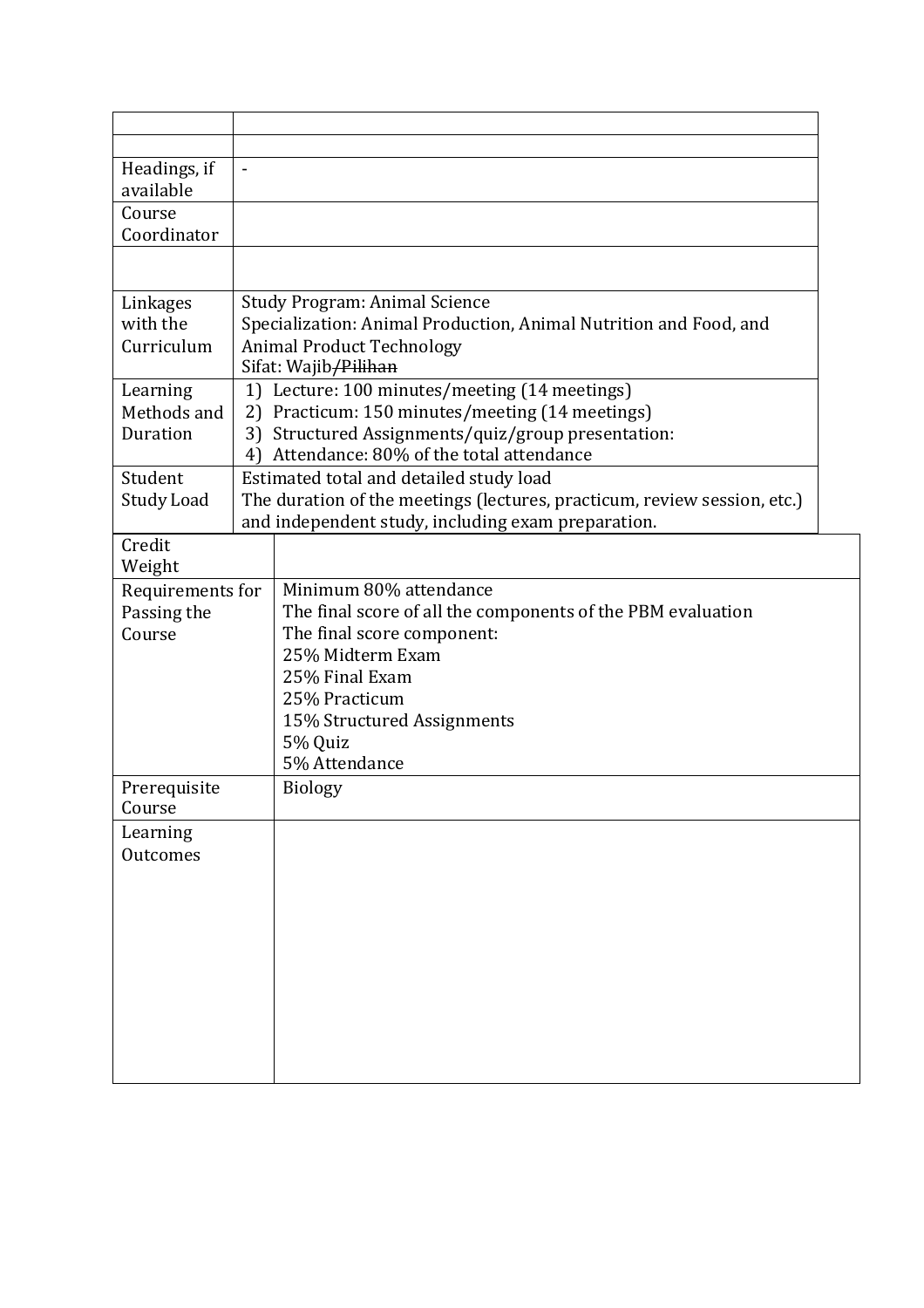| Learning          | <b>Course Learning Outcomes:</b>                                       |
|-------------------|------------------------------------------------------------------------|
| Content           | 1. Able to explain the development of microbiology science             |
|                   | 2. Able to recognize the variety of microbes and the role of microbial |
|                   | reproduction                                                           |
|                   | Able to apply basic microbiology techniques<br>3.                      |
|                   | 4. Able to apply microbiology in the animal industry with the added    |
|                   | value of feed ingredients and animal products                          |
|                   | Topics:                                                                |
|                   | Development of Microbiology                                            |
|                   | Variety of microbes (structure and function of microbial cells)<br>2.  |
|                   | <b>Microbial Reproduction</b><br>3.                                    |
|                   | <b>Basic Microbiology Techniques</b><br>4.                             |
|                   | 5. Applications of Microbiology in the Animal Science Industry         |
| <b>Test Terms</b> | Minimum 80% attendance to attend Final Exam                            |
| and Forms         | Multiple Choices/Essay/Group Presentation/etc.                         |
| Learning          | Projector and screen, VLM, SPADA, Google Classroom                     |
| Media             |                                                                        |
| References        | Handbooks:                                                             |
|                   | Radiati, L E., Andriani RD., Apriliyani MW., and Rahayu PP. 2020.      |
|                   | Mikrobiologi Dasar Hasil Ternak. UB Press, Malang.                     |
|                   | Soetanto, H. 2019. Pengantar Ilmu Nutrisi Ruminansia. UB Press,        |
|                   | Malang.                                                                |